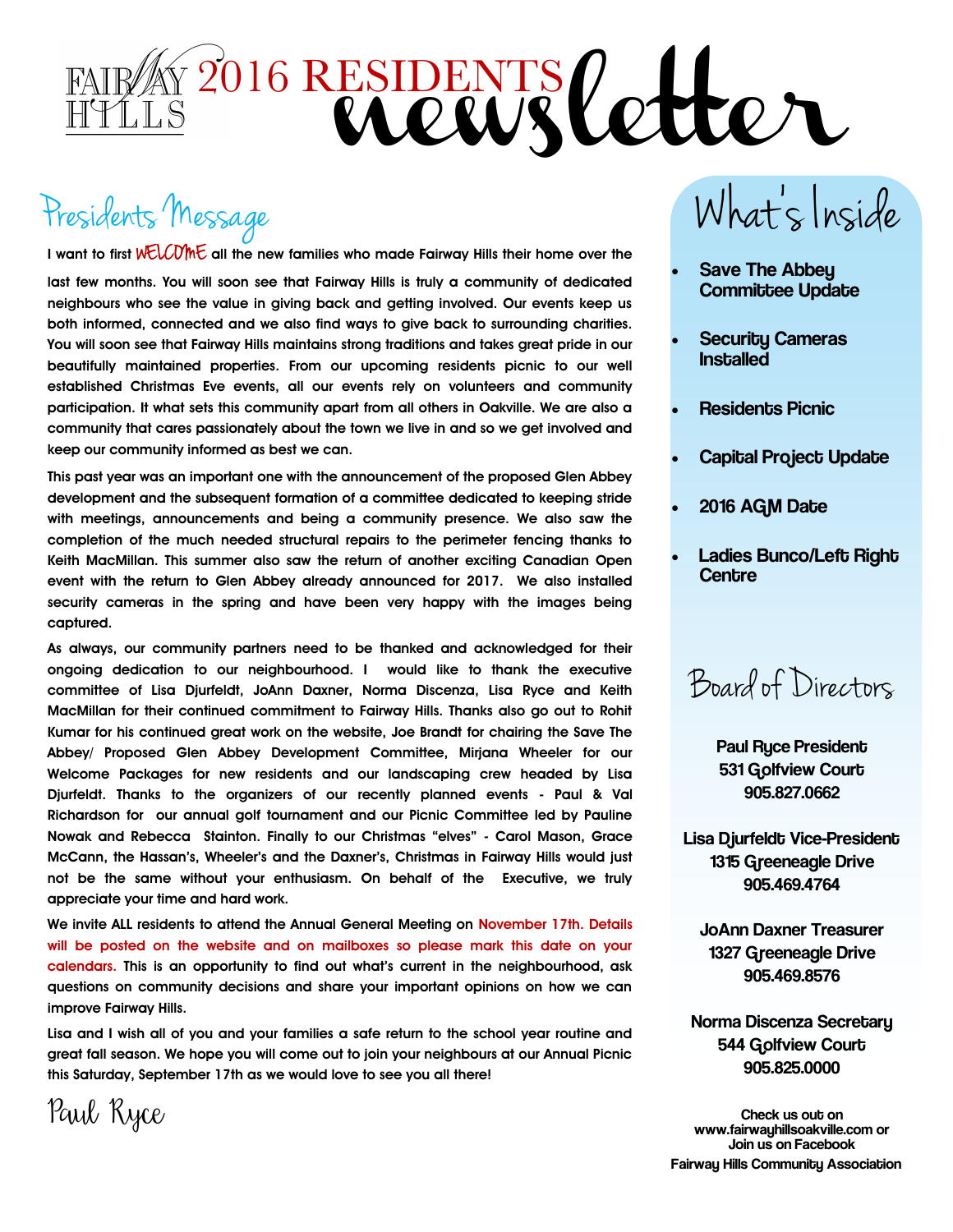## 2016 Annual General **Meeti** November 17th 2016

**Our AGM is held once a year to provide our residents with updates regarding neighbourhood events, our treasurer's report, information regarding the proposed development of Glen Abbey Golf Course and anything else that is relevant to our community. This is the time to come out and ask questions and provide your input. A member from each household is required to attend. Details will be provided in early November or check the website.** 

Ladies Bunco / Left Right Centre

**The Ladies of Fairway Hills are invited to join in for a fun evening of conversation and good times playing Bunco or Left Right Centre. Both games are dice games and are simple and easy to play! No experience necessary! This is a great way to meet and connect with your neighbours . Our first evening will take place in September/October so if you have not already joined or are new to the neighbourhood, we invite you to come and see what the fun is all about. All are welcome!** 

**Check the website for more details or send an** 



## Summer 2016 Update

## Potential Glen Abbey Development

The Town of Oakville's "Liveable Oakville" Five Year Plan, updated regularly, designates Six Areas for Residential Development, such as along the Dundas Corridor. The Town's Smart Planning integrates completely into the Halton Regional Plan and the Province of Ontario's Plan and Policy Guidelines. The Town's Planning takes into account future Infrastructure development, including Water, Sewer and Transportation Links…..ie Smart Planning.

Glen Abbey Golf Club is zoned as a Golf Club. The Club Lands are not, and never have been, a designated growth area. Our Iconic, Historic Glen Abbey has hosted 28 Canadian Opens, including the 100<sup>th</sup> Canadian Open, and was purpose-designed by Jack Nicklaus (his first solo design) as a permanent home for the Canadian Open.

The Clublink/Morguard/Sahi development pre-proposal targeted an area not intended or studied for intensification or growth in the foreseeable future and is contrary to the Town's growth plan. And also contrary to what the Mr. Sahi led us to believe at our Resident's Annual Meeting of a couple of years ago. The pre-proposal lacked substantive studies and much more work was required. Therefore the Town Council hit the "pause" button at their February 1, 2016 Council Meeting and passed an Interim Control By Law (ICB), which freezes any development for one year. Council can extend the freeze an additional year.

Clublink/Morguard/Sahi have Appealed the ICB to the Ontario Municipal Board (OMB) and a hearing is scheduled for January 2017. Because the Clublink/Morguard/Sahi proposal is an Unplanned Development surprise, and not part of the Liveable Oakville Plan, the Town must do it's due diligence and is only being responsible to Taxpayers in doing so. In completing its due diligence, the Town is conducting three studies: a) Urban Structure Review, b) Land Use Economic and Impact Analysis, and c) Cultural Heritage Landscapes Strategy.

Your Committee will provide updates as events unfold.

*Submitted by Joe Brandt, Committee Chair* 





**A reminder that your cheque should have been submitted to our Treasurer, JoAnn Daxner. If you have not done so, this is your reminder to drop your cheque off before you receive your penalty notice.** 

Be sure to visit www.fairwayhillsoakville.com for all those "fairway" details.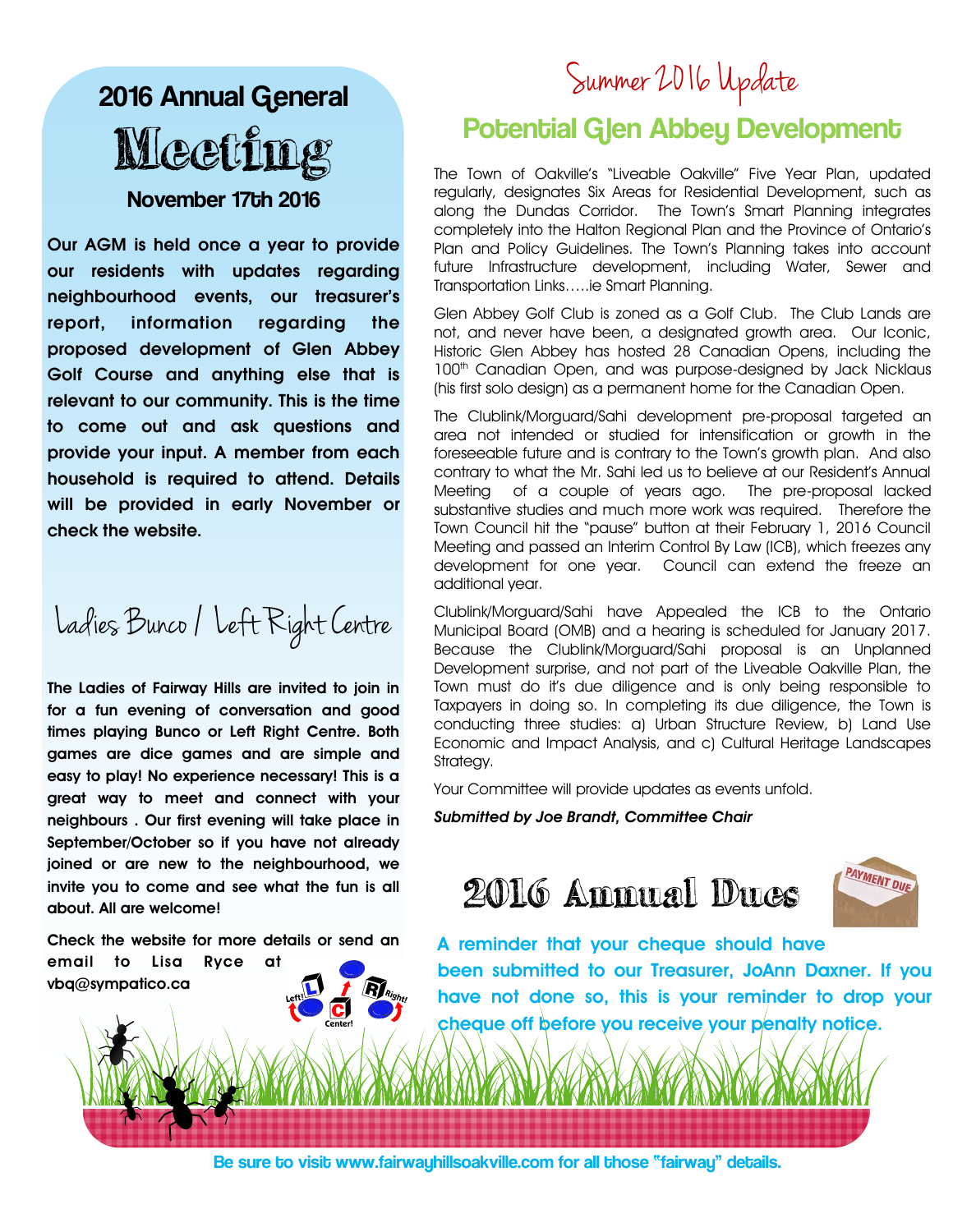## Capital Projects Update Dorval Drive Fence Refurbishment

In 1987, a perimeter wrought iron fence along Dorval Drive, Upper Middle Road and the Glen Abbey golf course was built as part of the Fairway Hill development. Since that time the fence along Dorval Drive (approximately 3200 linear feet) has deteriorated, primarily due to rust caused by road salting in the winter along Dorval Drive. (The perimeter fencing along Upper Middle Road is not easily visible from the road and is in fairly good shape). In 2007 the fencing along Dorval Drive was removed from the site, sand blasted, repainted and then replaced. Unfortunately significant rusting of the fence has continued along with continued repairs of welds made to reattach the fence after refurbishing.

During the summer of 2014 all the existing broken welds were repaired. Written estimates were also obtained to replace the wrought iron fencing along Dorval Drive and ranged from \$175,000 to \$208,000 plus HST. Martin Quigley, a retired painter referred to me, expressed interest in refurbishing the fence on site, at a cost of \$60,000. This was less than a quote from the only other painter/contractor interested in refurbishing the fence on site. All other contractors wanted to dismantle the fence and take it elsewhere for sandblasting/repainting/ reinstallation.

In the summer of 2015 Martin did a "test run" for FH on 50 ft of fence. Rust was removed from the fence using power steel brushes, and painted with industry recommended Amerlock 2 epoxy coating followed by a aliphatic urethane enamel. The "test run" sections overwintered well. Approval was then given to Martin to refurbish the fence along Dorval Drive. On June 1, Martin and his assistant Brian Hartnett started the project and expect to be completed by early August. Holes have also been drilled in the base of each wrought iron fence post which will prevent further rusting within the posts themselves.

I am pleased with the work being done. I expect that for a long time going forward, FWH will require minimal expenditures for wrought iron fence repairs. However budgeting for repairs to some of the 22 stone pillars along Dorval Drive will soon be needed.



## **Real Estate Report**

This year so far has been a very exciting real estate year for Fairway Hills! 2016 to date has reported RECORD high sold prices and RECORD percentage increases. Here is how the numbers are shaping up!

| Jan-July 2015<br>$#$ sales |             | Jan-July 2016<br>$#$ sales |             |
|----------------------------|-------------|----------------------------|-------------|
| Days on market             |             | Days on market             | 21          |
| Average price              | \$1 412 333 | Average price              | \$1 646 000 |



Year to date the average home in Fairway Hills has sold 16.55 % higher than last year. We are sad to see our Fairway Hills families move but wish them the absolute best in their new homes. WELCOME to the newcomers! We are truly happy to have you.

#### *Submitted by Mirjana Wheeler, Greeneagle Drive*

*Sales Representative, Royal LePage Real Estate Services and 10 year resident.* 

*Submitted by Keith MacMillan, Gallery Hill*

Looking for information? Visit www.fairwayhillsoakville.com